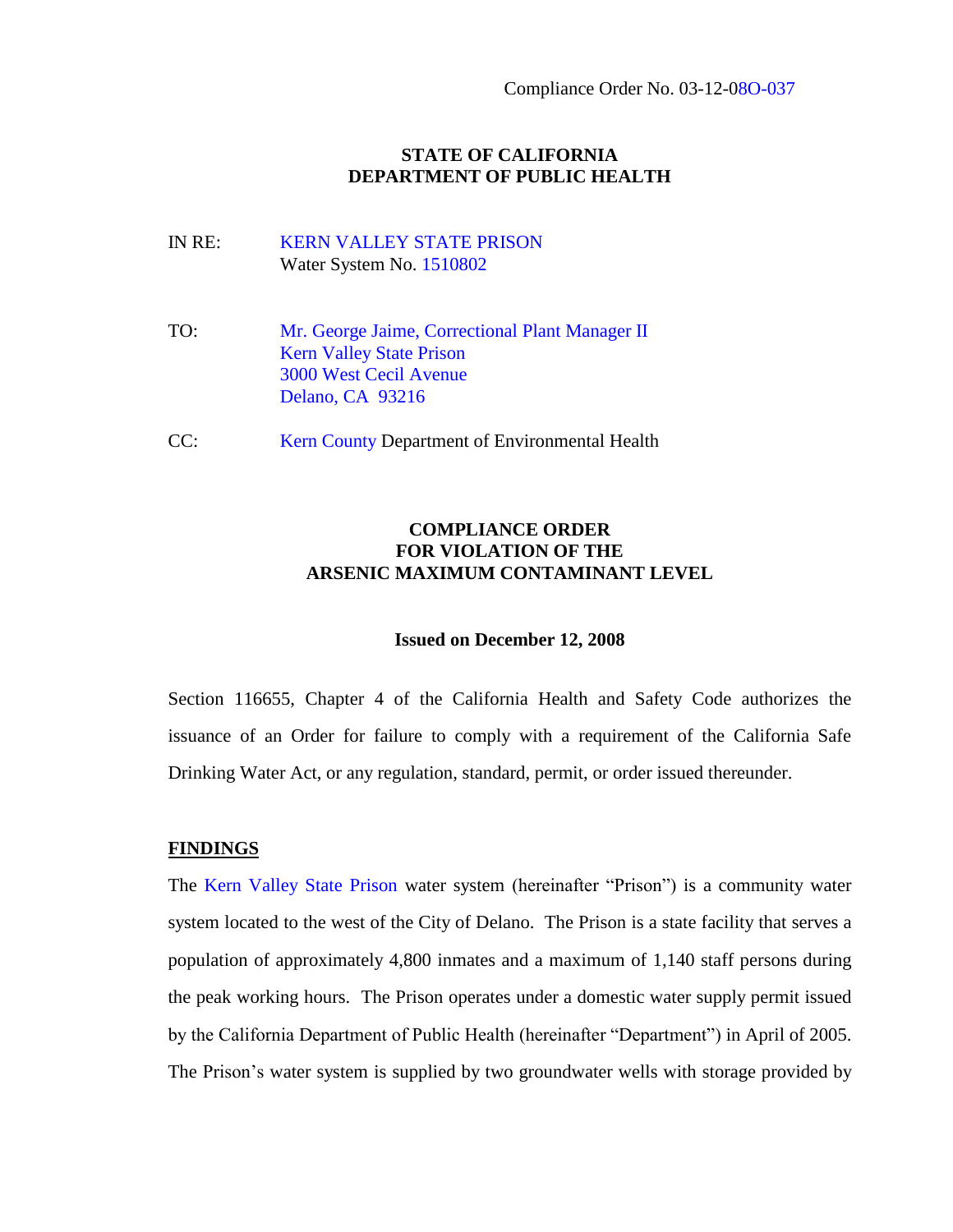two 1.6 million gallon steel tanks (each) for a total of 3.2 million gallons. The water is boosted into the distribution system by three booster pumps.

Beginning January 23, 2006, the U.S. Environmental Protection Agency (USEPA) adopted a revised maximum contaminant level (MCL) for arsenic of 0.010 mg/L (milligrams per liter). The arsenic MCL of 0.010 mg/L was recently adopted for California and became effective November 28, 2008. Prior to this date, any non-compliance issues were referred to U. S. EPA for enforcement action.

The Prison was issued a Notice of Violation by the Department on March 10, 2008 due to an exceedance of the federal arsenic MCL during the first quarter of 2008. Based on data submitted to the Department for Wells Nos. 1 and 2 the running annual average range for these wells for the first quarter of 2008 was 0.014 mg/L and 0.022 mg/L respectively. As a result, the Prison failed to comply with the National Revised Primary Drinking Water Regulations, Section 141.62(b)(16), Title 40, Code of Federal Regulations, which established the revised federal MCL for arsenic. Due to the violation, the Prison was required to conduct quarterly public notification beginning with the first quarter of 2008 and would be repeated every three months as long as the violation exists. The Department has received a copy of the notices that were issued along with proof of notification for the  $1<sup>st</sup>$ ,  $2<sup>nd</sup>$  and  $3<sup>rd</sup>$  quarters of 2008.

With the adoption of the state's arsenic MCL, the water supplied by the Prison's groundwater wells continues to exceed the newly adopted MCL of 0.010 mg/L.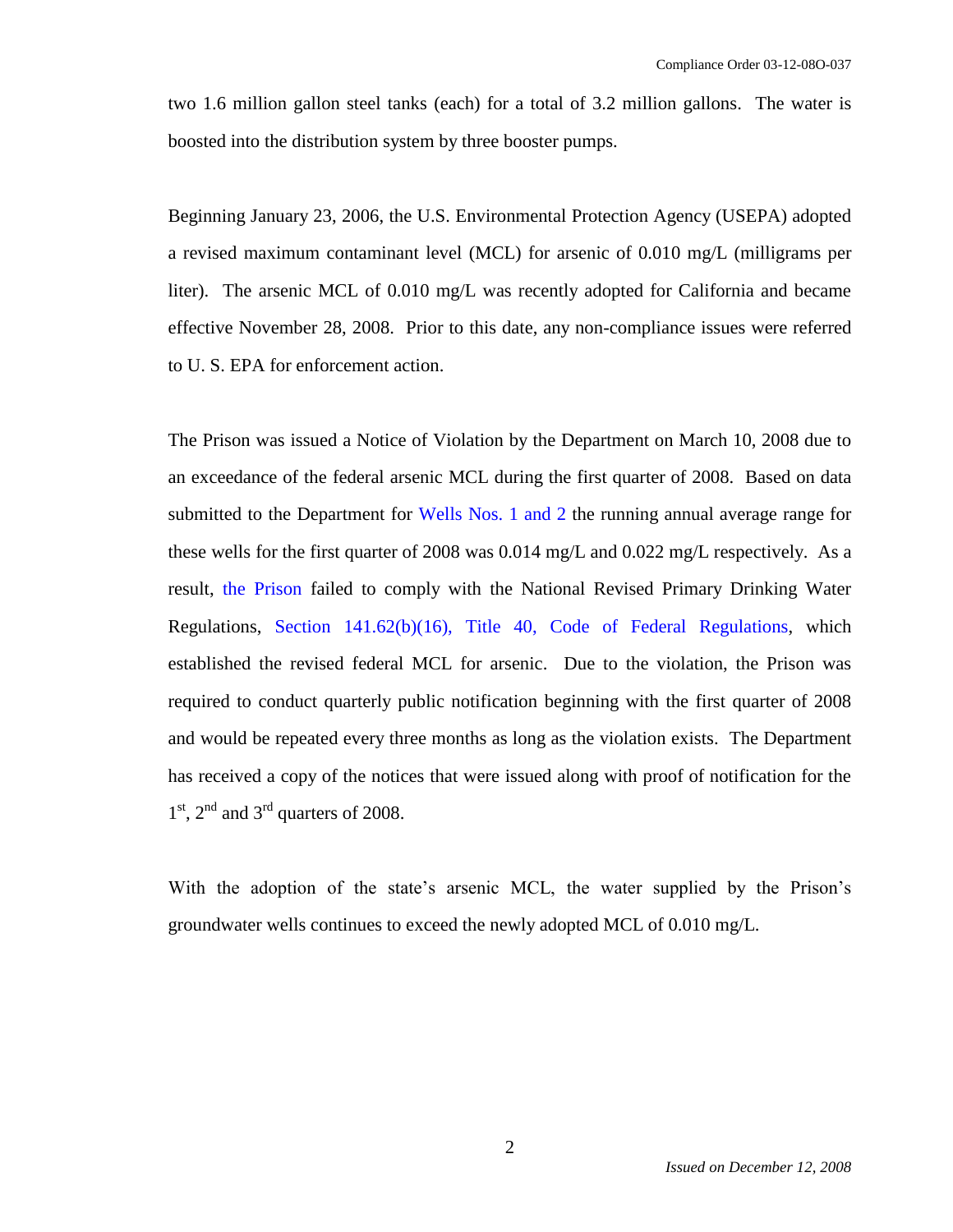|             | Arsenic Concentration (mg/L) |            |
|-------------|------------------------------|------------|
| Sample Date | Well No. 1                   | Well No. 2 |
| 7/3/2007    | 0.017                        | 0.023      |
| 10/04/2007  | 0.0079                       | 0.021      |
| 11/08/2007  | 0.014                        | 0.024      |
| 1/9/2008    | 0.014                        | 0.020      |
| 4/02/2008   | 0.014                        | 0.021      |
| 7/1/2008    | 0.017                        | 0.019      |
| 10/1/2008   | 0.015                        | 0.021      |

The analytical results for arsenic sampling from the Prison's wells are tabulated below:

The fourth quarter running annual average arsenic concentration of the most recent four quarterly sample results ending with the fourth quarter of 2008 is 0.015 mg/L for Well No. 1 and 0.023 mg/L for Well No. 2. Specifically, both of the Prison's wells exceeds the arsenic MCL as specified in Section 64431.(a), Title 22, California Code of Regulations (CCR).

# **CONCLUSIONS OF LAW**

Based on the above Findings, the Department has determined that the Kern Valley State Prison's water system has violated provisions contained in the California Health and Safety Code and Title 22, California Code of Regulations (CCR). These violations include, but are not limited to the following:

1. Health and Safety (H&S) Code Section 116555(a)(1). Specifically, the Kern Valley State Prison water system is operating Wells Nos. 1 and 2 that produce water that does not comply with the primary drinking water standards.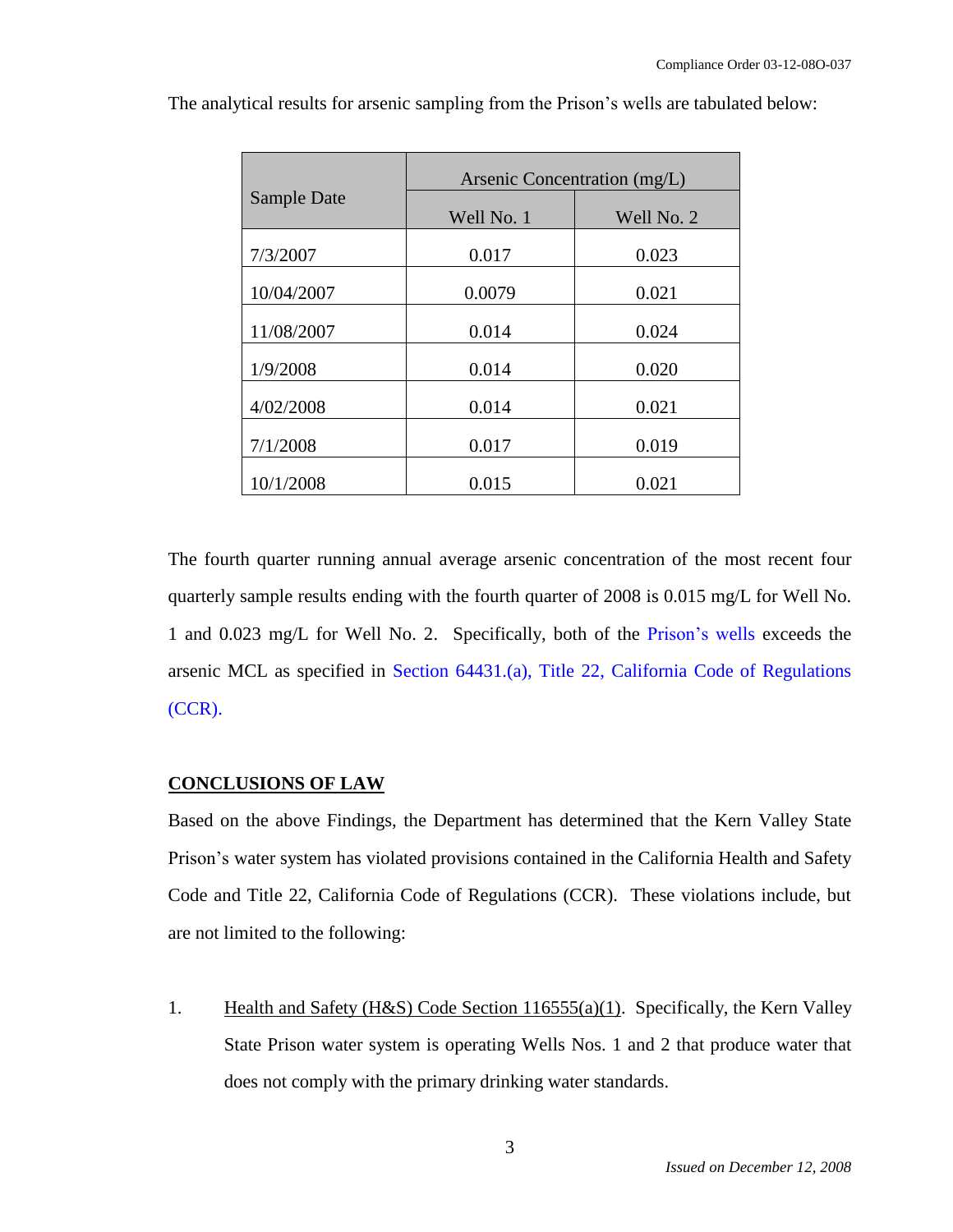- 2. H&S Code Section 116555(a)(3). Specifically, the Kern Valley State Prison water system failed to ensure that a reliable and adequate supply of pure, wholesome, healthful, and potable water is provided to all of its consumers.
- 3. CCR Section 64431(a). Specifically, the water produced by Kern Valley State Prison water system exceeds the maximum contaminant level of 0.010 mg/L for arsenic, and therefore, does not comply with a primary drinking water standard.

#### **ORDER**

In order to ensure that the water supplied by the Kern Valley State Prison water system is at all times safe, wholesome, healthful, and potable, and pursuant to Section 116655 of the H&S Code, the water system is ordered to take the following actions:

- 1. (a) Cease and Desist from failing to comply with H&S Code Section 116555(a)(1) and (3) by ensuring that the system is provided with a reliable and adequate source of pure, wholesome, healthful, and potable water that is in compliance with all primary drinking water standards.
	- (b) By **February 1, 2009**, submit to the California Department of Public Health, for review and approval, a plan to correct the existing water quality problem and eliminate the need to deliver water to the system that does not meet the primary drinking water standards. The plan shall include a time schedule for completion of various phases of the project, such as design, construction, and start-up.
	- (c) Kern Valley State Prison shall submit quarterly progress reports to the Department, beginning **April 10, 2009**.
- 2. Since Kern Valley State Prison must use the wells to meet system demand, public notification shall be provided in accordance with CCR Section 64463 of its inability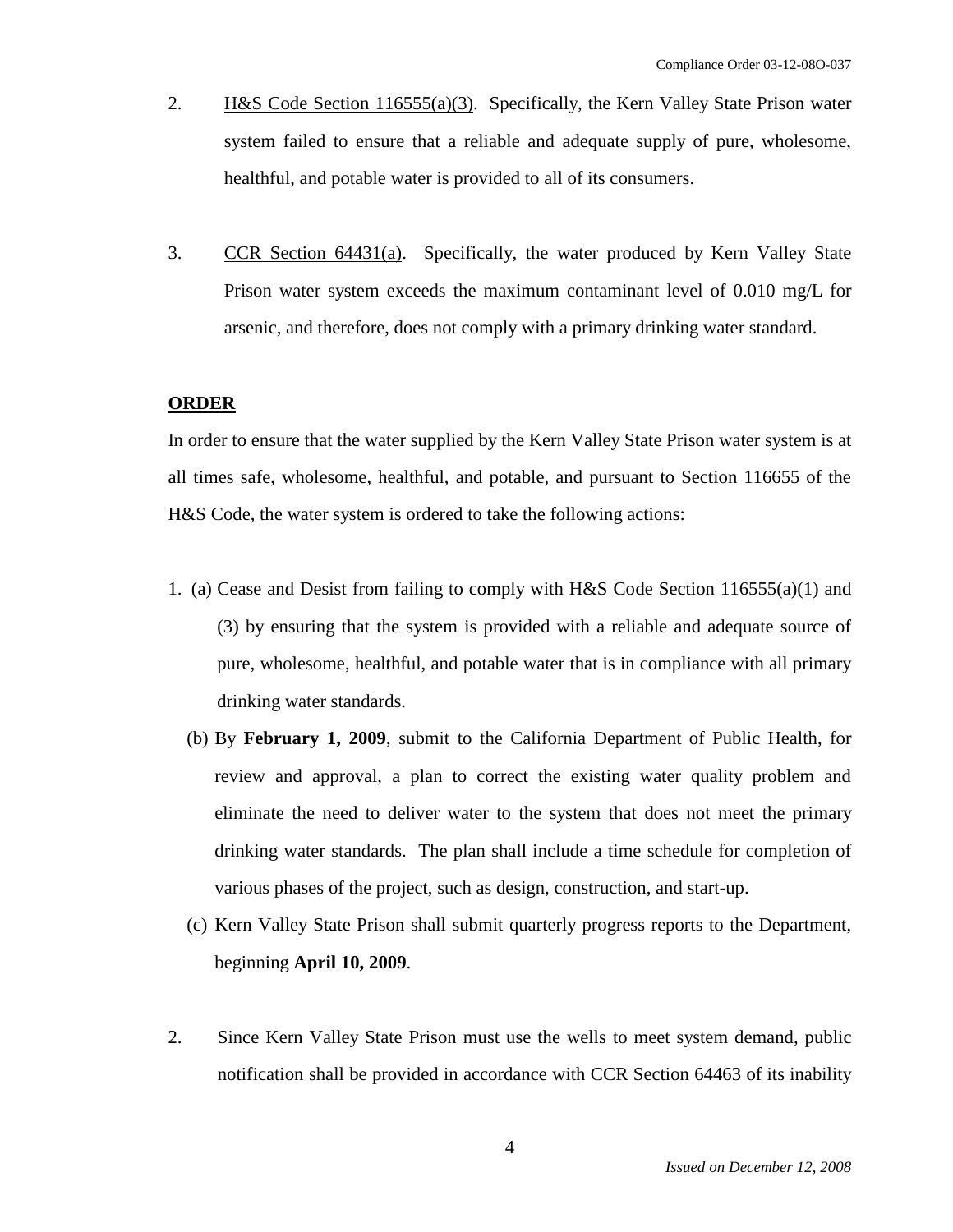to meet the arsenic MCL until a project is completed to provide water meeting drinking water standards. The Prison shall continue to distribute the Departmentapproved notice (Attachment A) to all consumers. Notification to the public shall be **repeated every three months as long as the violation exists**. Proof of public notification (Attachment B) to all water system users shall continue to be provided to the Department following each quarterly notification by the  $10<sup>th</sup>$  day of the month following notification.

- 3. Quarterly monitoring of the wells for arsenic must be conducted, preferably before each quarterly notice is released, so the notice can reflect the most recent sample results.
- 4. The Department reserves the right to make such modifications to this Order as it may deem necessary to protect public health and safety. Such modifications may be issued as amendments to this Order and shall be effective upon issuance.

All submittals required by this Order shall be addressed to:

Tricia A. Wathen, P.E. Senior Sanitary Engineer Department of Public Health Southern California Branch Drinking Water Field Operations 265 W. Bullard Avenue, Suite 101 Fresno, CA 93704

5. If Kern Valley State Prison is unable to perform the tasks specified in this Order for any reason, whether within or beyond its control, and if Kern Valley State Prison notifies the Department in writing no less than five days in advance of the due date, the Department may extend the time for performance if Kern Valley State Prison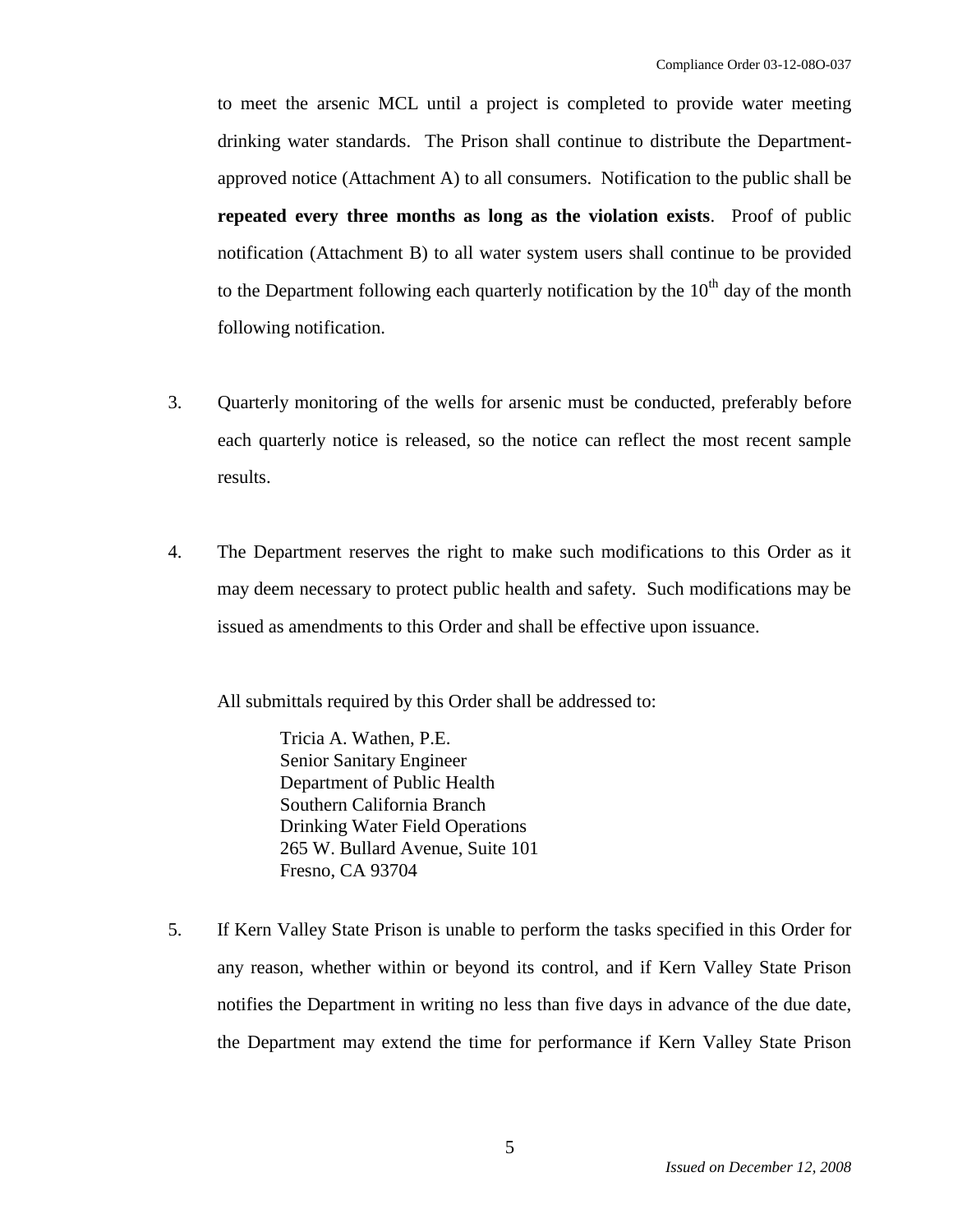demonstrates that it has used its best efforts to comply with the schedule and other requirements of this Order.

- 6. If Kern Valley State Prison fails to perform any of the tasks specified in this Order by the time described herein or by the time subsequently extended pursuant to Item 5 above, Kern Valley State Prison shall be deemed to have not complied with the obligations of this Order and may be subject to additional judicial action, including civil penalties specified in H&S Code, Section 116725 and 116730.
- 7. The State of California shall not be liable for any injuries or damages to persons or property resulting from acts or omissions by the Kern Valley State Prison, its employees, agents, or contractors in carrying out activities pursuant to this Order, nor shall the State of California be held as a party to any contract entered into by Kern Valley State Prison or its agents in carrying out activities pursuant to this Order.